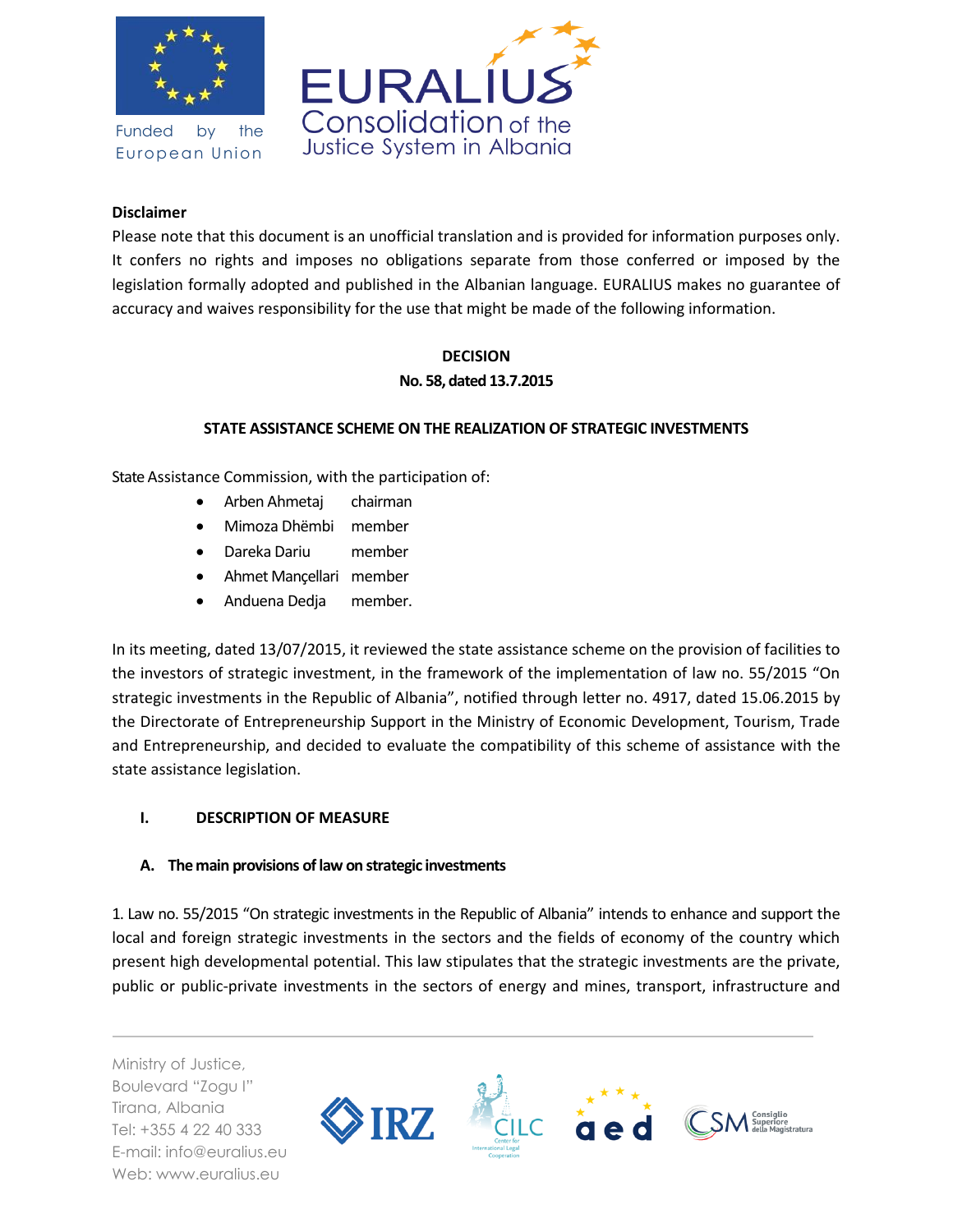

electronic communications and urban waste, tourism, agriculture and fishing, technology zones and economic development, zones of development priority as well as the specific subsectors which shall be determined upon a decision of the Council of Ministers.

2. Article 27 "The use of state immovable properties for the realization of strategic investments" provides for:

- i. The plots of land, forests, agricultural lands and the other immovable properties in the ownership of the Albanian state may be made available for the development and the realization of the strategic investing projects, according to this law.
- ii. The mode of providing the immovable properties in the ownership of the Albanian state for the development and the realization of strategic investing projects shall be regulated upon a decision of the Council of Ministers, according to the legislation into force.
- 3. Article 31 "Immovable property fund on the strategic investment support" provides for as follows:
	- I. The Immovable Property Fund on the Strategic Investment Support, created from the state immovable properties in the ownership of the central institutions or of the local governance units, shall be established for the state support for the investment realization.
	- II. The mode of the establishment, functioning and administration of this fund shall be adopted upon a decision of the Council of Ministers.

#### **B. The reasons for the evaluation of the measure**

4. The State Assistance Commission notes that:

- I. The provision of plots of lands, forests, agricultural lands and other immovable properties in the ownership of the Albanian state for the development and realization of the strategic investing projects, may constitute state assistance.
- II. The establishment of the Immovable Property Fund for the Strategic Investment Support, composed of the state immovable properties in the function of the state support for the realization of the investment, shall activate the elements of state assistance.

#### **II. EVALUATION OF THE MEASURE**

#### **A. The existence of state assistance**

5. Article 4 of law no. 9374, dated 21.04.2005 "On state assistance", as amended, provides for: "Unless otherwise provided for in this law, any assistance provided by state resources, in any form, shall be prohibited directly or indirectly as long as it deforms or threatens to deform the competitiveness prioritizing one or some specific enterprises or for the manufacturing of certain products."

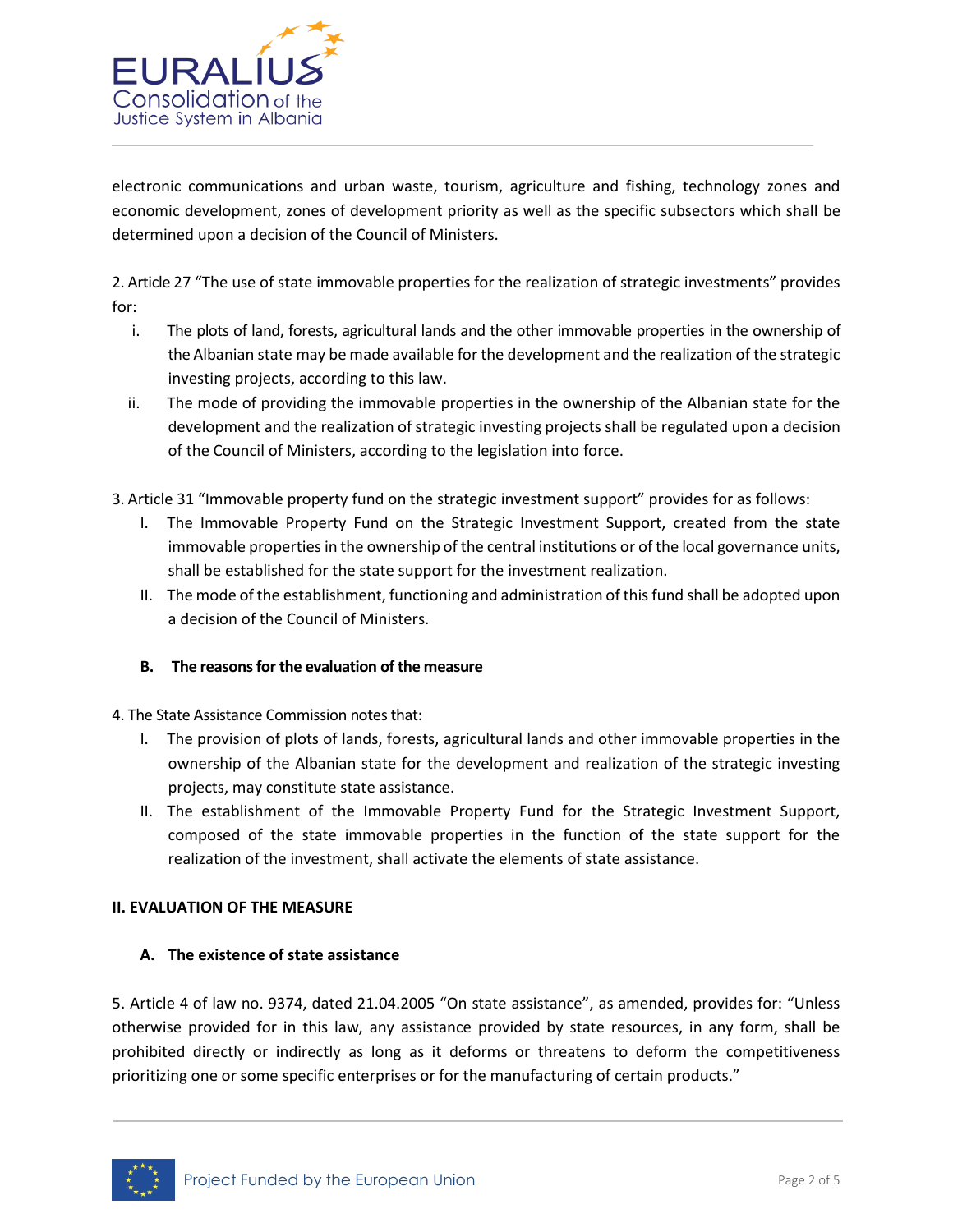

6. Pursuant to article 4 paragraph 2 of law on state assistance, the measure constitutes state assistance if the state authorities provide properties in the ownership of the Albanian state for strategic investing enterprises/subjects and provide state assistance on the form of:

- a) the grant and subventions;
- b) the exclusion, the reduction and the differentiation of taxes;
- c) the remission of the default payments and fines;
- d) the remission of debts or the coverage of the losses;
- e) the guarantees on the credits or the provision of the credits with law interest rates;
- f) the reduction of the obligation of social insurance;
- g) the reduction of the price of the provided products or the sale of the state property under the market price, or the purchase of the products at a higher price than the one of the market;
- h) the enlargement of the syaye capital at the enterprises or the change of ots value under teh circumstances which are unacceptable for a private investor who operates under normal economic conditions.

7. Providing that through the implementation of law no. 55/2015 "On strategic investments in the Republic of Albania" the state authorities provide the plots of land, the forests, the agricultural lands as well as the other immovable properties under the ownership of the Albanian state, with favourable conditions and criteria towards the market norms valuable for the strategic investing subjects<sup>1</sup> in any of the forms provided for in paragraph 2 article 4 law no. 9374, dated 21.04.2005 "On state assistance", as amended, then the measure may constitute state asistance.

8. The state authorities shall evaluate if they provide state assistance at the moment of the provision of immovable properties under the ownership of the Albanian state for the development and the realization of the strategic investing projects, regulated with a decision of the Council of Ministers according to the legislation into force.

#### **B. The compatibility of the state assistance scheme**

9. The European legislation on state assistance stipulates 2 approached for the exclusion of the possibility of the existence of the state assistance elements<sup>2</sup>:

Firstly, the sale of the state land and properties based on a procedure on the published, open and unconditional bids, compared with the use of the auction procedure accepting the best or the sole bid, and

<sup>2</sup> OJ C 209, 10.7.1997, p. 3



l

<sup>1</sup> Law no. 55, dated 28.05.2015, article 3 paragraph 17 provides for that "*The strategic investing subjects*" are the investing subjects interested in the development and realization of an investment qualified as strategic, according to this law. The strategic investing subjects may be the private legal persons, being natives or foreigners.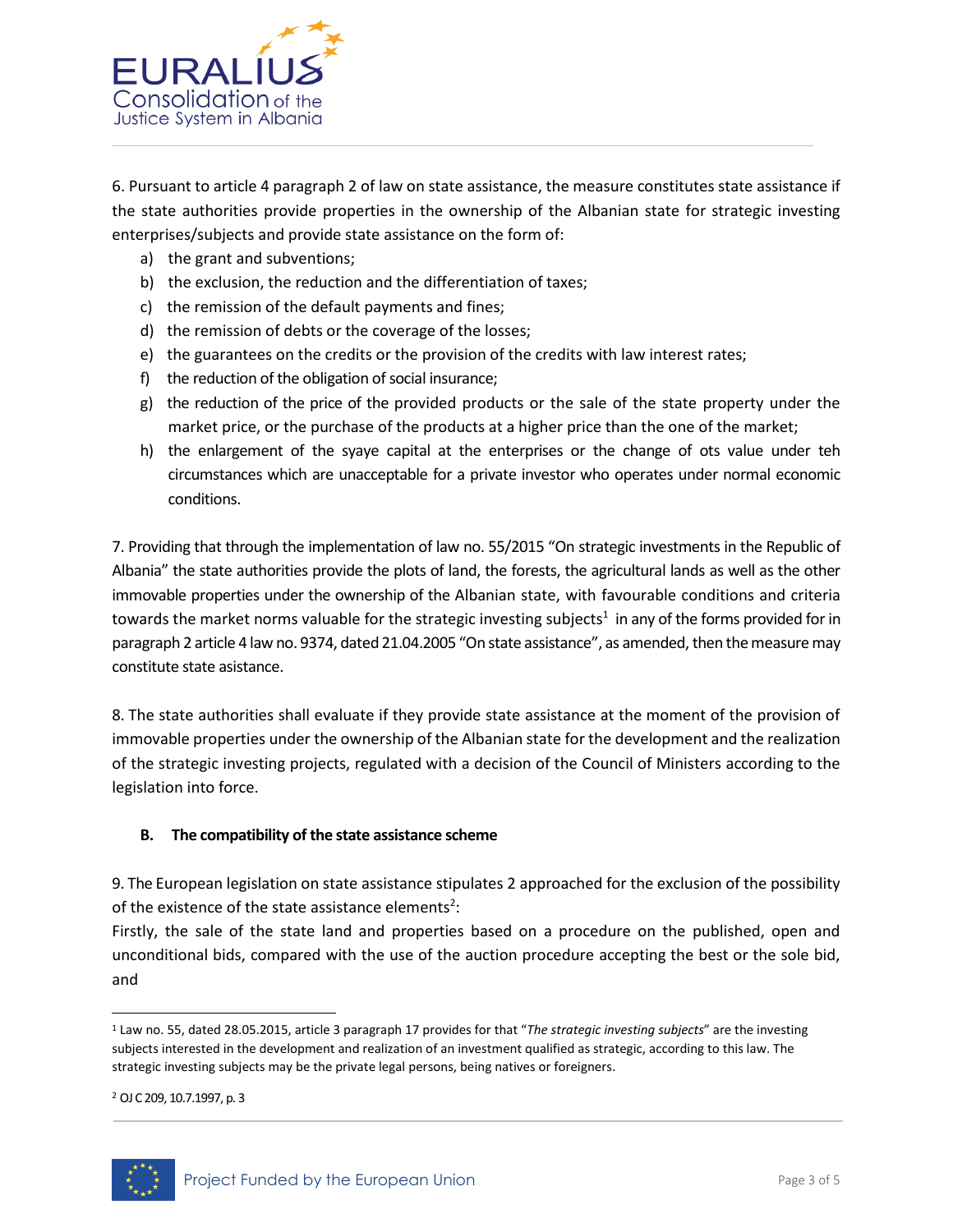

Secondly, an evaluation *ex-ante* of the evaluation report prepared by an independent expert. These approaches intend to guarantee that ye price with which the property has been provided at the disposal of the strategic investing projects by a state authority shall reflect fairly, as much as possible, the market value of the property that has been offered. This will thus exclude the possibility that the provision of the public property give an economic advantage to the investor of the strategic investment. However, the possibility of applying other evaluation approaches to verify of the price really paid by the investor reflects, as much as possible, the market value of the public property<sup>3</sup>, is not excluded.

10. Based on what was mentioned above, the State Assistance Commission considers the state assistance scheme established through the drafting of the draft-law "On strategic investments in the Republic of Albania", in compliance with article 13, letter "a" law no. 9374, dated 21.04.2005 "On state assistance", as amended

## **FOR THESE REASONS:**

The State Assistance Commission, based on articles 4, 13, letter "a", 17 letter "ç", paragraph 2, 30 and 31 of law no. 9374, dated 21.04.2005 "On state assistance", as amended,

## DECIDED:

1. Pursuant to article 27, paragraph 2 law no. 55/2015 "on strategic investments in the Republic of Albania", the decision of the Council of Ministers provides for that "for any case of the provision of the immovable properties in the ownership of the Albanian state, for the development and realization of the strategic investing projects, the preliminary approval of the State Assistance Commission shall be taken, according to the procedures stipulated in the state assistance legislation".

2. Pursuant to article 31, paragraph 2 of law no. 55/2015 "On strategic investments in the Republic of Albania", the decision of the Council of Ministers provides for that: "for the functioning and the administration of the Immovable Property Fund for the Strategic Investment Fund, all the forms of the assistance, that the strategic investing enterprises/subjects have benefited or may benefit from other state resources, shall be taken into consideration".

3. The Albanian Agency of Investment Development (AIDA), in the position of the "unique window", in the framework of the implementation of the functional tasks of the provision of services for the investor, stipulated in law on strategic investments, within  $31<sup>st</sup>$  March of each year shall submit information on the



 $\overline{\phantom{a}}$ 

<sup>3</sup> Decision of European Commission Evropian 30/01/ 2008 State Aid C 35/06 (ex NN 37/06)